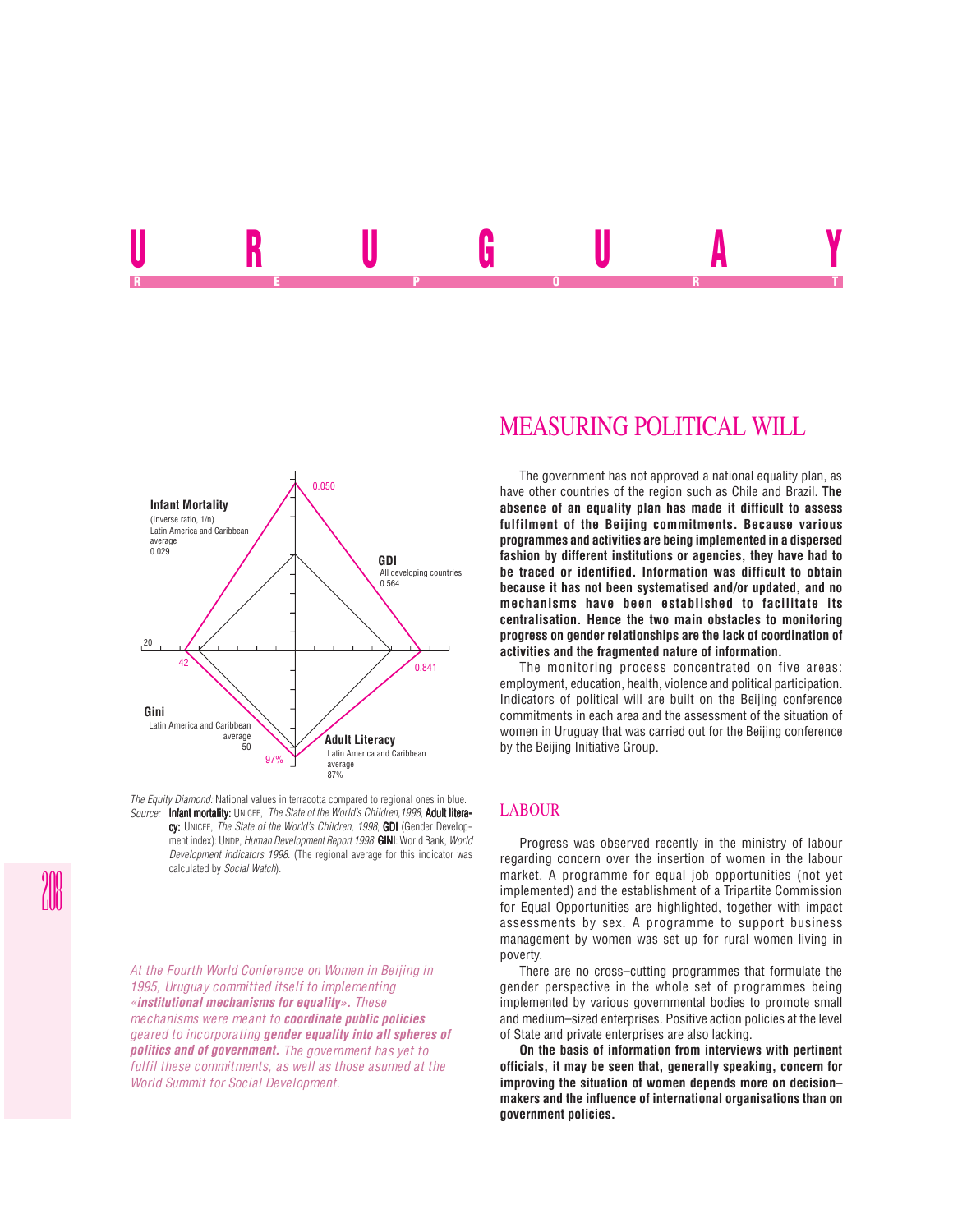## EDUCATION

Two major gaps are apparent in this area. Few institutional actions aimed specifically at incorporating the gender perspective in teacher training programmes and in primary and secondary curricula were identified. Also, the lack of sex education in primary and secondary schools and the demands for such programmes by teachers, parents and young people reflect a deficit in the educational system. Teachers have some training on the subject in health education, but this is an optional extra–curricular area. **At the beginning of the present administration, a sex education programme was eliminated and it has not yet been reformulated.**

The Women's Commission of the Municipality of Montevideo has a programme for teachers aimed at developing thinking and teaching from a gender perspective. The Commission liaises with schools in an extra–curricular way and through seminars, publications and competitions.

At university level, gender studies are concentrated in the sociology department, through a specialised unit, and in seminars and research of various types.

#### HEALTH

New government action on reproductive health has been noted since 1996. The ministry of health's programme, Maternity and Paternity by Choice, is more developed in Montevideo, but is also starting to be implemented in three other Departments outside the capital. The strategy is basically to provide assistance for family planning together with some education. **The programme has support from UNFPA and a ministerial commitment to cover all costs when international support ends.**

The Municipality of Montevideo set up the Programme for Comprehensive Care for Women (Programa de Atención Integral a la Mujer – PIAM) in 1996. This programme is implemented in 13 municipal outpatient clinics and covers three areas: pregnancy controls; prevention of genital and breast cancer; and informed and voluntary maternity associated with family planning. Its strategy is to change the present model of health care toward an integrated model that includes a gender perspective and a component for training of health teams and neighbourhood commissions. This programme is also supported by UNFPA.

The actions mentioned above show progress in the development of sexual and reproductive health policies, but they should be extended outside the capital in terms of resources and overall coverage. The lack of statistical information on the various topics of women's sexual and reproductive health needs urgent consideration.

## VIOLENCE AGAINST WOMEN

Attention given to this subject by government has increased.

There are now more specialised police stations outside the capital city. An inter–ministerial commission has been established to prepare a Plan for Prevention, Detection and Care that is mandated to include provisions for studies, legislation, and care. There are also various governmental agencies that provide training to various stakeholders. It is important to note both the individual will of women in positions of responsibility who are motivated by these issues, and the position of international organisations that, in accordance with the new parameters of international conferences, demand that the issue be dealt with.

There are very few studies on violence against women, and records and data processing at police and legal levels are lacking. This in turn has a bearing on the limited data available on the «status» of domestic and sexual violence in the country. Systematic information on violence against women should be considered of strategic value for policy preparation. It is expected that the inter– ministerial commission will achieve substantial changes in this respect.

#### POLITICAL PARTICIPATION

Instead of following the Beijing recommendation to establish a national plan for equal opportunities, the government considered carrying out «focused actions». The Women and Family Institute is supposed to be a governing body for women's policies, but the Institute has no "status" within the government's organisational chart regarding proposal, design, implementation and assessment of national policies on women and the family. **The Institute reports to the ministry of education and culture. The position of director of the Institute does not exist within the ministry and is not remunerated, and the annual budget is very limited.**

It is perhaps for these reasons that the Institute has not become a governing body for women's policies. Rather than propose, coordinate and make cross–cutting policies, the Institute sits on some commissions in other ministries and implements some specific actions.

**No policies have been detected that encourage women to participate in politics, and the political parties and government have done little in this direction.** Only the Municipality of Montevideo has a programme for training in political participation for local and municipal representatives. The Municipality is the only body to have a programme for promoting organisational development of women. Only two political parties have quota policies to encourage the inclusion of women on their ballots.

There are a few positive developments regarding citizen participation in policy preparation for women, including the Neighbourhood Councils in Montevideo and the Honorary Commission for Rural Women in the ministry of livestock and agriculture. Also, the ministry of the interior has invited non– governmental organisations to participate in the Inter–Ministerial Commission on Violence.